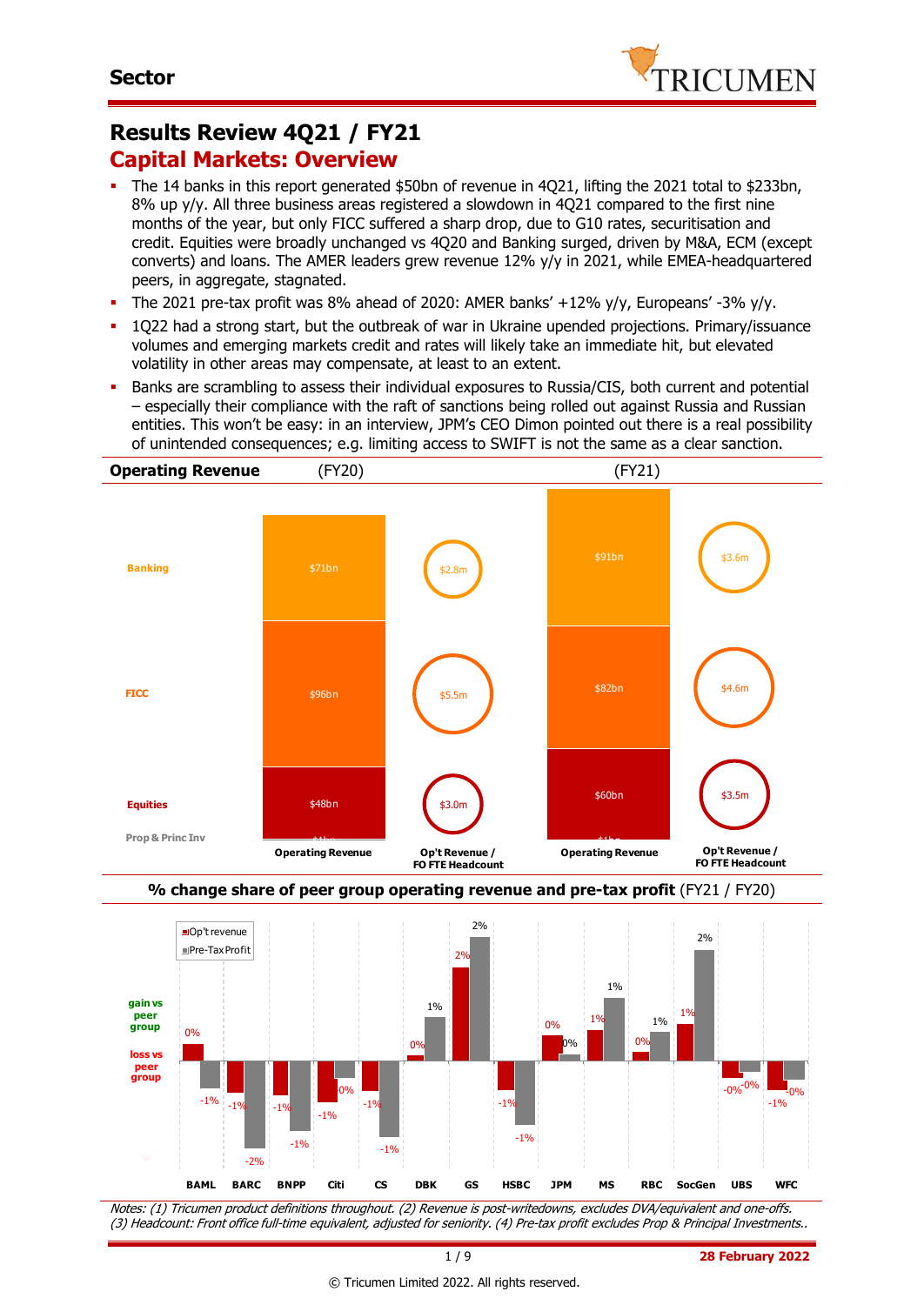

# **Capital Markets** (cont.)**: Banking**

- In DCM, a slowdown in high grade and international bond issuance in 2021 was more than offset by high-yield bonds and syndicated loans, across all regions and especially in acquisition-related financing. Bond issuance surged in January as companies rushed to lock in low borrowing costs before the expected increases in base rates; USA, unsurprisingly, grew at the fastest rate, followed by Europe. Prior to the outbreak of war in Ukraine, the boom in LBOs was expected to support loan markets deep into 1H22.
- ECM dipped y/y in 4Q21, but ended the year 43% ahead of 2020, on record IPO and APOs. After a (relatively) slow 9m21, EMEA banks' fee growth caught up with their AMER peers. Most of the banks in this report were also able to increase their margins, with fees growing significantly faster than volumes. China's crackdown on overseas listings is driving investors into private capital markets: market participants estimate that \$200-250bn was raised in 2021, and there are no signs of a slowdown - unless China's regulators intervene.
- M&A/Advisory also broke multiple records; banks in this note surged their collective revenue by 70% in 2021 (4Q21: +53%), led by AMER globals. SPAC accounted for c.20% of US volume. Sponsor-backed volumes doubled from 2020, while the average deal size in public-going-private deals topped \$3bn. Prior to the war, market participants expected a strong 2022, driven by topping bids, divestures, IPOs and inter-industry PE deals; in financials, energy, natural resources and industrials. The outlook is uncertain; M&A may be hit by low(er) economic growth and risk aversion.





Notes: (1) Tricumen product definitions throughout. (2) Revenue is post-writedowns, excludes DVA/equivalent and one-offs. (3) Headcount: Front office full-time equivalent, adjusted for seniority.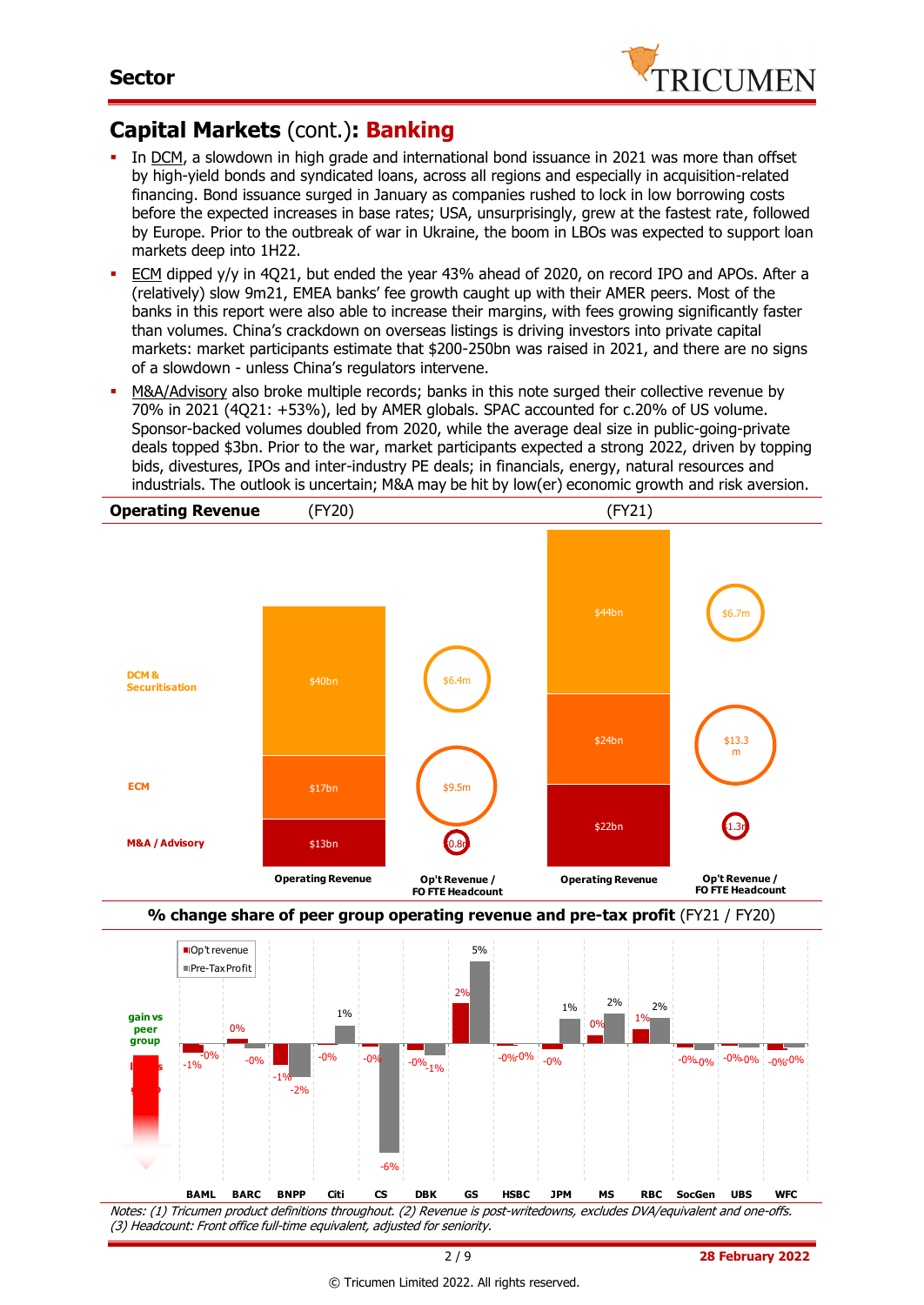

# **Capital Markets** (cont.)**: FICC**

- FX revenue remained weak in 4Q21 due to a fall in emerging markets volumes, spot margins and lower institutional flow. APAC held up better, but aggregate revenue for banks in this report was 15% below 2020. Before the war, 2022 was shaping up to a profitably busy year: central banks' varying approaches to withdrawing stimulus led market participants to anticipate a sharp rise in volatility. The outbreak of war roiled emerging markets currencies: ruble slumped 40%+ in the initial few days; significant emerging markets currencies also weakened, as did Euro. Crypto trading surged on expectation that anti-Russia sanctions will spur demand.
- Rates also dropped, by 30%  $y/y$ , in 4Q21 on weak steepeners, convexity and specific areas of long-end volatility. Munis have been impacted by the surge in Treasury yields, driven by expectations of steep rate rises by The Fed. January – typically a strong month – has had the worst start in more than two decades; then, in February, volatility surged.
- Credit dropped 30% y/y in 4Q21, depressed by corporate product; central banks' likely curtailment of stimulus is prompting a sell-off in European corporate debt, both high grade and high yield. However, CLOs did very well on strong institutional demand – especially from US pension funds – and financials' CoCo also made a positive contribution. Distressed private credit financing/lending could outperform in 2022; but the war will likely hit emerging market products hard.
- Despite a slowdown in 4Q21, commodities revenue jumped 20% y/y in 2021, driven by power and gas and, to a lesser extent, metals. It seems that 2022 will be a busy year, too, with rising (though also and for a resser extern, means it seems that ESEE mind.<br>Not - yet - spiking) volatility across oil and precious metals.





Notes: (1) Tricumen product definitions throughout. (2) Revenue is post-writedowns, excludes DVA/equivalent and one-offs. (3) Headcount: Front office full-time equivalent, adjusted for seniority. (4) Pre-tax profit excludes Prop & Principal Investments.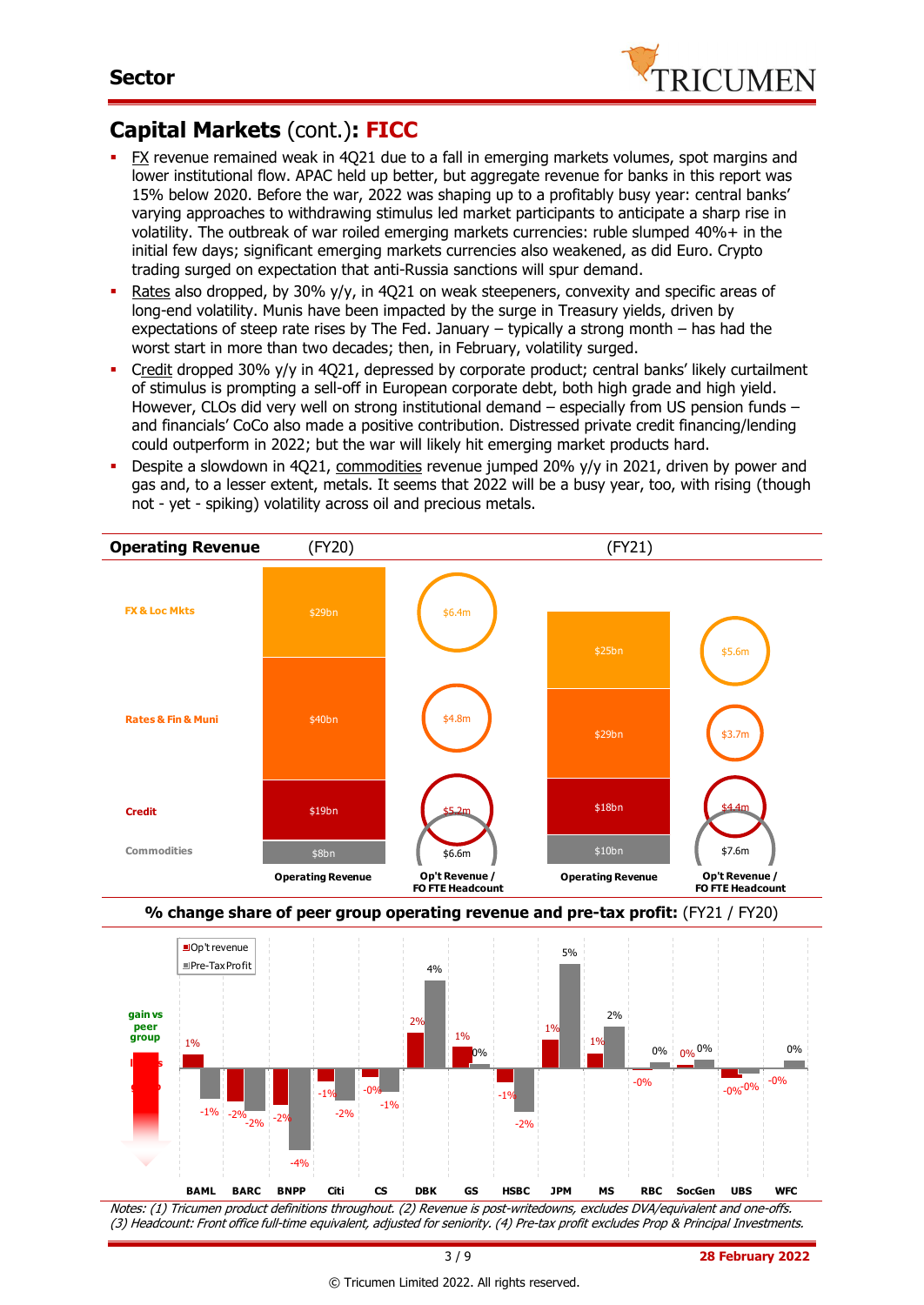

## **Capital Markets** (cont.)**: Equities**

- Cash equity slowed in 4Q21 due to weak blocks, which offset a seasonal uptick in index balancing day trades. Still, 2021 ended well ahead of 2020. The outbreak of the war will likely pause central banks' drive to increase interest rates and, in doing so, brighten the outlook for equities – barring, of course, a severe deterioration in the global economic outlook.
- Equity derivatives revenue was unchanged vs 4Q20 (despite a decline in convergence trades and converts); but 2021 revenue was well ahead of the difficult 2020, when French banks suffered severe losses in structured derivatives in 1H20. Options trading surged, with contracts up to 35% ahead of 2020, and retail traders accounting for 25% of total activity.
- **Prime services aggregate revenue was 15% up vs 4020; on full year basis, there was little change** vs 2020. Hedge funds and HFoFs grew AuM by 12% in the first three quarters of 2021, and then extended that growth into 4Q21, led by balanced, multi-strategy, long-only equity, event-driven and fixed income strategies. However, margins remained depressed even for top players, which extended their overall lead. The outlook is positive: moderate (or slightly weaker) economic growth, high inflation and likely lower returns on public market investments may motivate investors to increase allocations to hedge funds, especially market-neutral strategies.

In the US, Managed Funds Association (MFA) expressed concerns that SEC's proposed changes to securities lending laws would allow competitors to reverse-engineer hedge fund short-selling trading strategies. This view was echoed by London-based AIMA.







Notes: (1) Tricumen product definitions throughout. (2) Revenue is post-writedowns, excludes DVA/equivalent and one-offs. (3) Headcount: Front office full-time equivalent, adjusted for seniority. (4) Pre-tax profit excludes Prop & Principal Investments.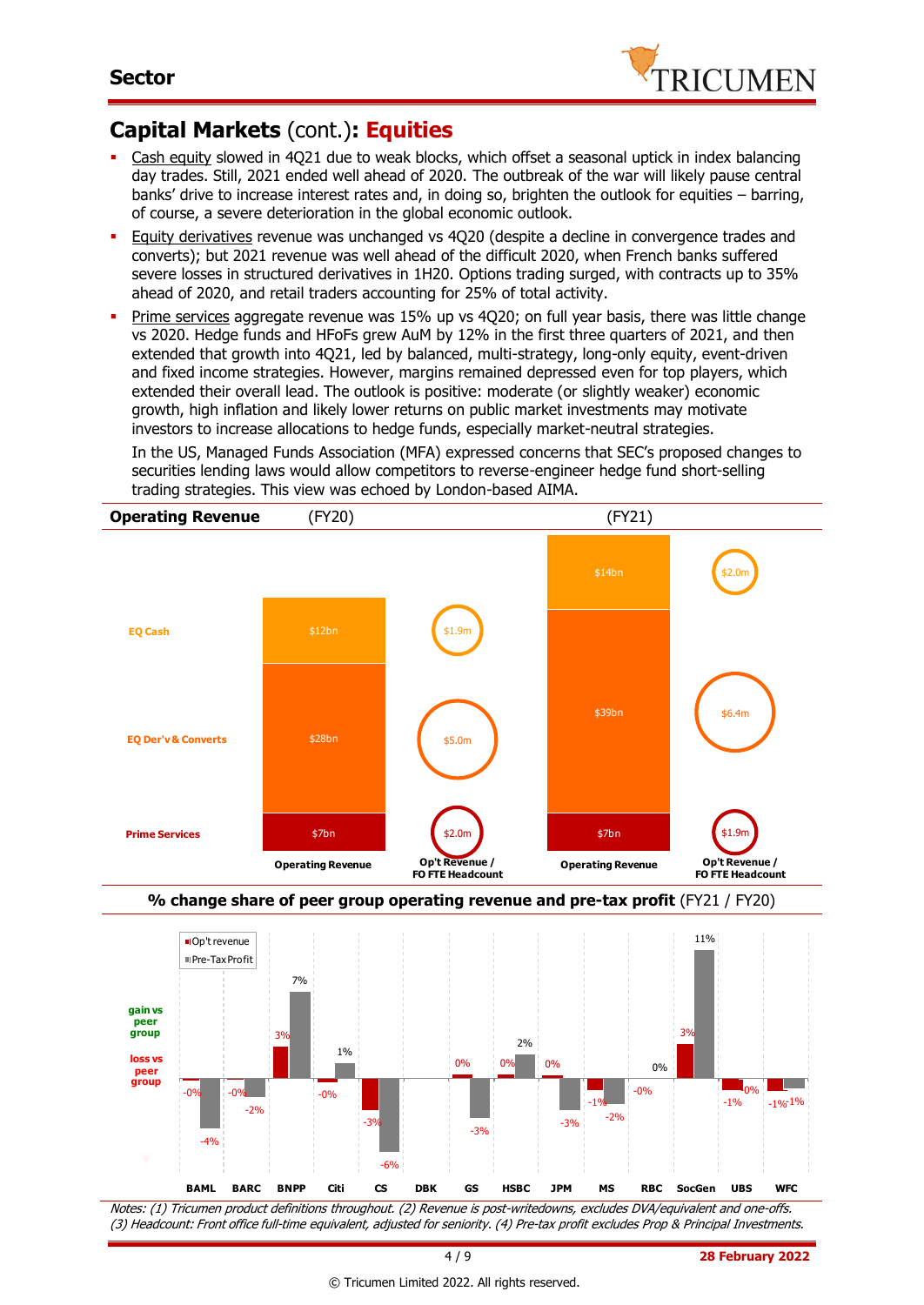

### **Commercial Banking & Treasury Services**

 Commercial banking revenue advanced 4% in 4Q21. Lending revenues and fees from LME clients were the primary driver, partly offset by deposits margin compression. SME/business banking also grew – driven by uptick in revolver utilisation rates, a trend that is shifting to larger clients - but at a slower pace.

Most banks in this report reported higher volume of referrals between commercial and investment banking.

In Treasury services, the positive impact of higher balances and margins and client activity, especially in LME, were offset by lower deposit spreads.





Notes: (1) Tricumen product definitions throughout. (2) Revenue is post-writedowns, excludes DVA/equivalent and one-offs. (3) Headcount: Front office full-time equivalent, adjusted for seniority. (4) In-scope: Large Cap/MNC and Mid-Cap/SMEs.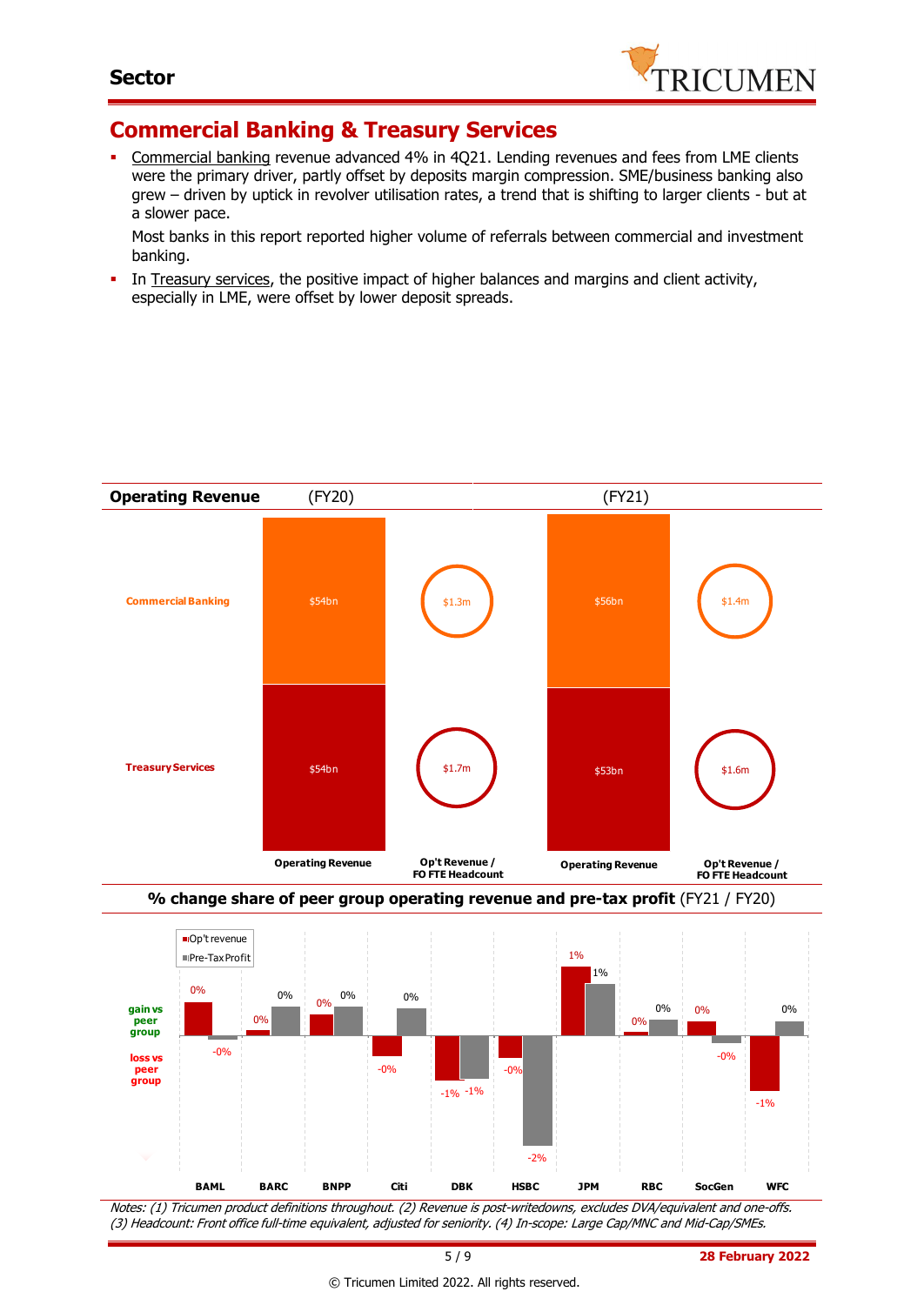

### **Revenue dynamics**

### BAML BARC BNPP Citi CS DBK GS HSBC JPM MS RBC SocGen UBS WFC Capital Markets л 專 л л Banking ↑ DCM Bonds ⊽ ∪ 全 л ♬ DCM Loans <mark>↑</mark>  $\bar{\bar{z}}$ İ ⊼  $\bar{\gamma}$ Ž. 츄 元 À  $\overline{\mathbf{z}}$ J 全 Ť Securitisation J  $\mathbf{J}$ Ť J j j J ⇑ J j ∾ ⇘ ě š J ě š j ī ECM  $\sim$ Ò J. ⋒ Д Д  $\sim$ M&A / Advis Д Ū J Д ⇧ J **Markets** € J ₩ ⊕ **FICC** ⋒ FX & Loc Mkts Ĵ ⋒ € € € €  $\bar{\mathbf{J}}$ Rates & Fin & Mun  $\bar{\mathbf{Y}}$  $\bar{\mathbf{J}}$ ⇘ 출 츈 € 合  $\sum_{i=1}^{n}$ 겨  $\hat{\mathbf{r}}$ Credit J. J.  $\mathbf{y}$ ⊕ J J. J J, ⇧ ⇑ Commodities ↥ J ⊕ ┹ ⊕ J ⊕ **Equities** ና ⋒ EQ Cash ⋒ 즘 € € j J j İ j j J j ť. EQ Der'v & Conv't Σ 企 Ò Á Prime Services Σ ⇑ Prop & PI 주 Comm Bank / Treas Serv ↑ ⋒ Comm Bank ብ 合 € J, Treas ServЛ △ 全 ♠

### **FY21/FY20 (Operating revenue, % change, US\$, Global Level 1)**

Source: Tricumen. Notes: (1) Tricumen product definitions throughout. (2) Arrows show % change in revenue vs peers. Up- /down-arrows: top-/bottom-quartile. (3) Operating revenue is post-writedowns, excludes DVA/equivalent and one-offs. (4) Commercial/Transaction Banking includes Large Cap/MNC and Mid-Cap/SMEs.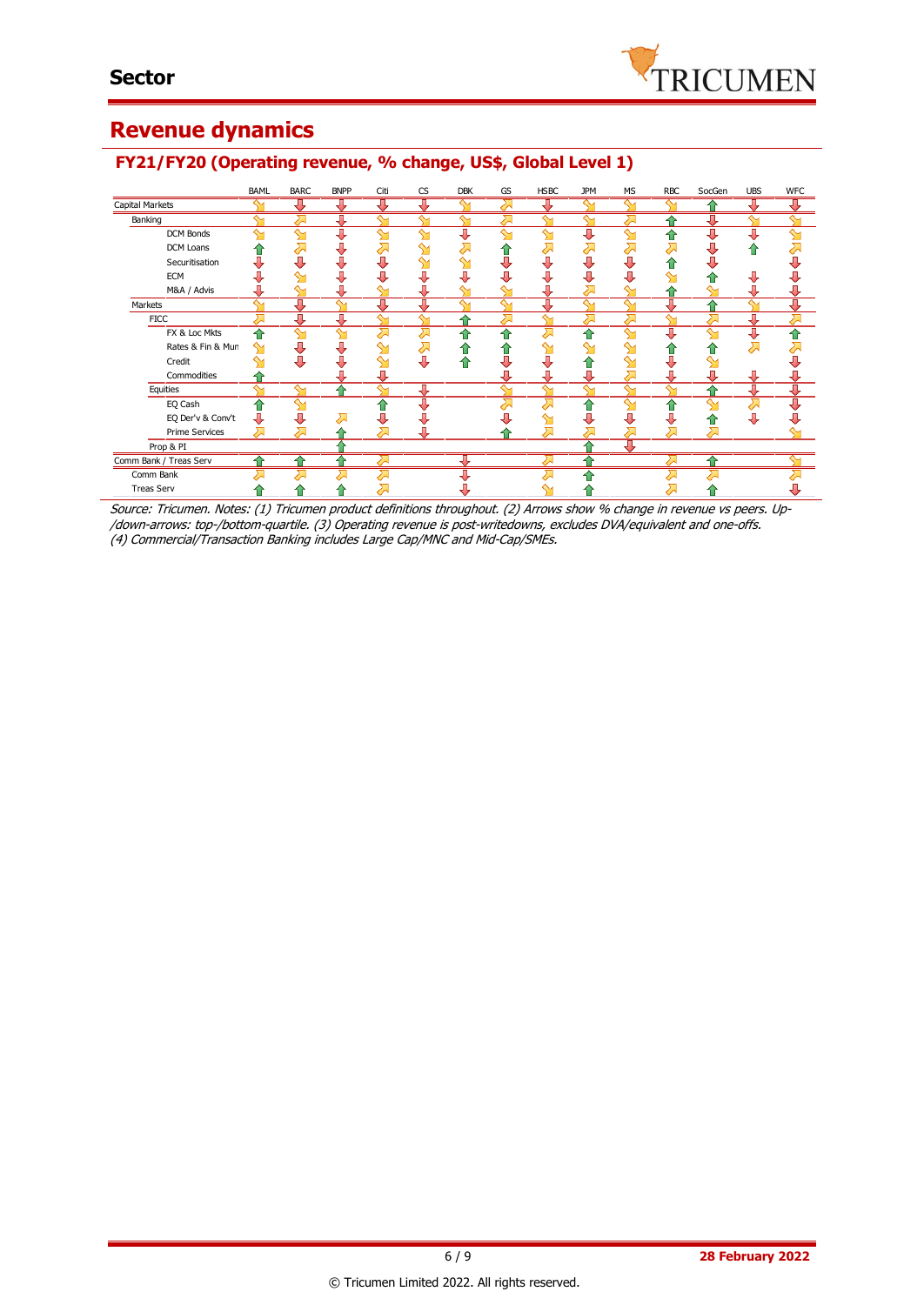

### **Pre-tax profit margin** (US\$)

HSBC



**Commercial Banking / Treasury Services**

**HSBC** 

 $- -$ Avg



Source: Tricumen. Notes: (1) TRIC product definitions, standard deviation, product Level 1; (2) Operating expenses exclude one-off non-operational items, insurance-related benefits & claims, and credit expense/recovery/NPL provisions. Capital expenditure is included as accrued. Litigation expense is allocated to front-line units. (3) positive values = outperformance; negative values = underperformance, relative to the peer group featured in this report; (4) missing values = N/M; no Tricumen coverage; or a bank is not a significant competitor.; (5) outliers are excluded.

 $- - Avg$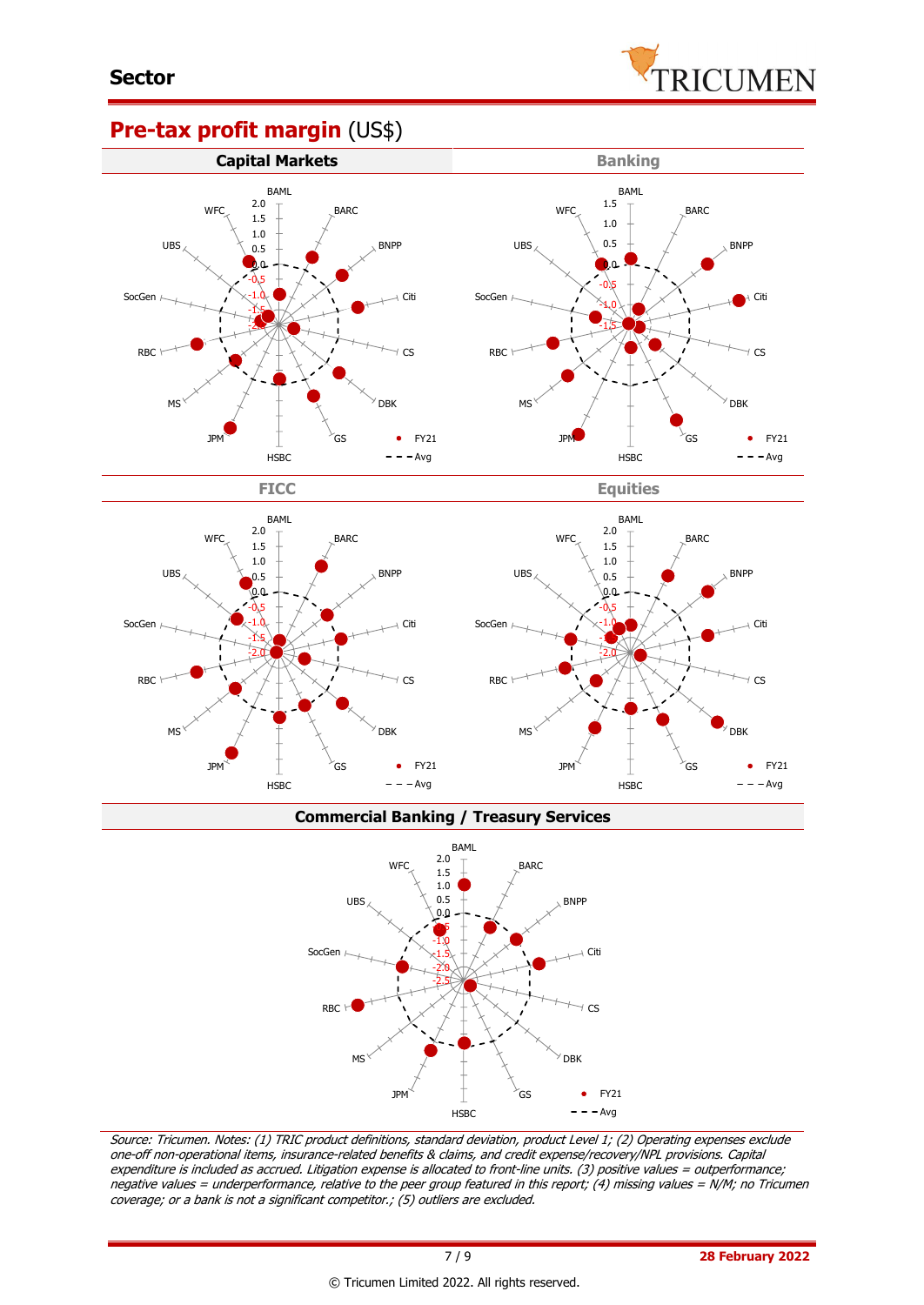# **Operating Revenue / Front Office FTE** (US\$)







**Commercial Banking / Treasury Services**



Source: Tricumen. Notes: (1) TRIC product definitions, standard deviation, product Level 1; (2) positive values <sup>=</sup> outperformance; negative values = underperformance, relative to the peer group featured in this report; (3) missing values = N/M; no Tricumen coverage; or a bank is not a significant competitor; (4) outliers are excluded.